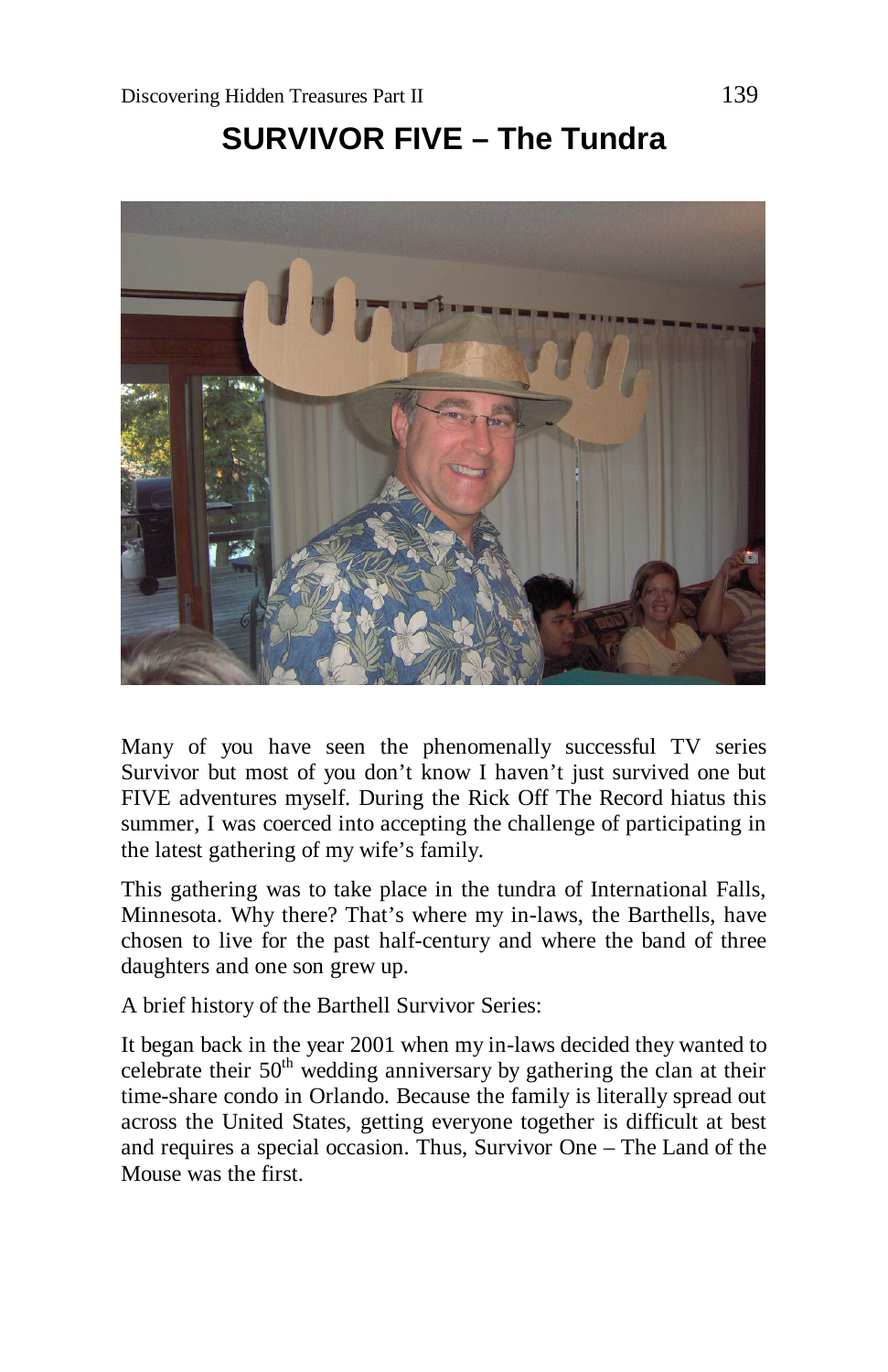Because the adventure was such a success (all who attended gave it a hearty thumbs up!), everyone agreed these gatherings should take place regularly. It was decided when one of the clan, spouses included, had a birthday (starting at 50) or an anniversary (at 20) that ended with a 0, that person(s) got to choose the next adventure site.

Survivor Two (2003) was Paola, Kansas; Survivor Three (2004) was Santa Maria, California; Survivor Four (2005) was Lansing, Iowa. There wasn't a zero in 2006 but this year, #1 son Fred turned 50 so he chose The Ice Box of the Nation.

What is strange about this location (although it is Fred's birthplace), he has lived in California now for so long he actually thinks he's a native and he HATES the cold. And he knew this was the one place that would make me cringe.

You see, my in-laws talked me into visiting them ONCE, in September of 2000 and it snowed! I vowed never to return unless MAYBE it was July. During our family conference where Fred announced International Falls as the site of the next gathering, before I could say anything, he sadistically said, "In JULY, Rick!"

So plans were made. We packed up my wife's Volvo station wagon (the Copenhagen Cadillac) and began our 700+ mile trip to the tundra by way of the Yooperland, Vesconsin, through Da Lute and on to Nordern Minnie SOta.

It is amazing how beautiful this country is if we take a little time to look. The journey was interesting to say the least and I learned a lot along the way. Two must stops traveling anywhere in the U.P. are for pasties just across the bridge and sweet rolls at the Hill Top in L'Anse. We passed a sign that said Fudge Smoked Fish Pasties. I'm not sure if that's one, two or three food items.

Here's a bit of irony, we're heading for the tundra and went by two Hall of Fames: The U.S. National Ski and Snowboarding Hall of Fame in Ishpeming, MI. and the U.S. Hockey Hall of Fame in Eveleth, MN. A coincidence? I think not.

As we cruised through the Seeney stretch listening to an Eagles CD belting out *Life In The Fast Lane*, I thought I spotted the biggest eagle in possibly the world – it turned out to be black receivers on a cell tower. But we did see eagles…more on that later.

Sometimes you see the most unexpected things. While traveling near Ashland, WS. I told my wife to remember this area and remind me on the return trip. When she asked why, I said I saw a "must take" picture.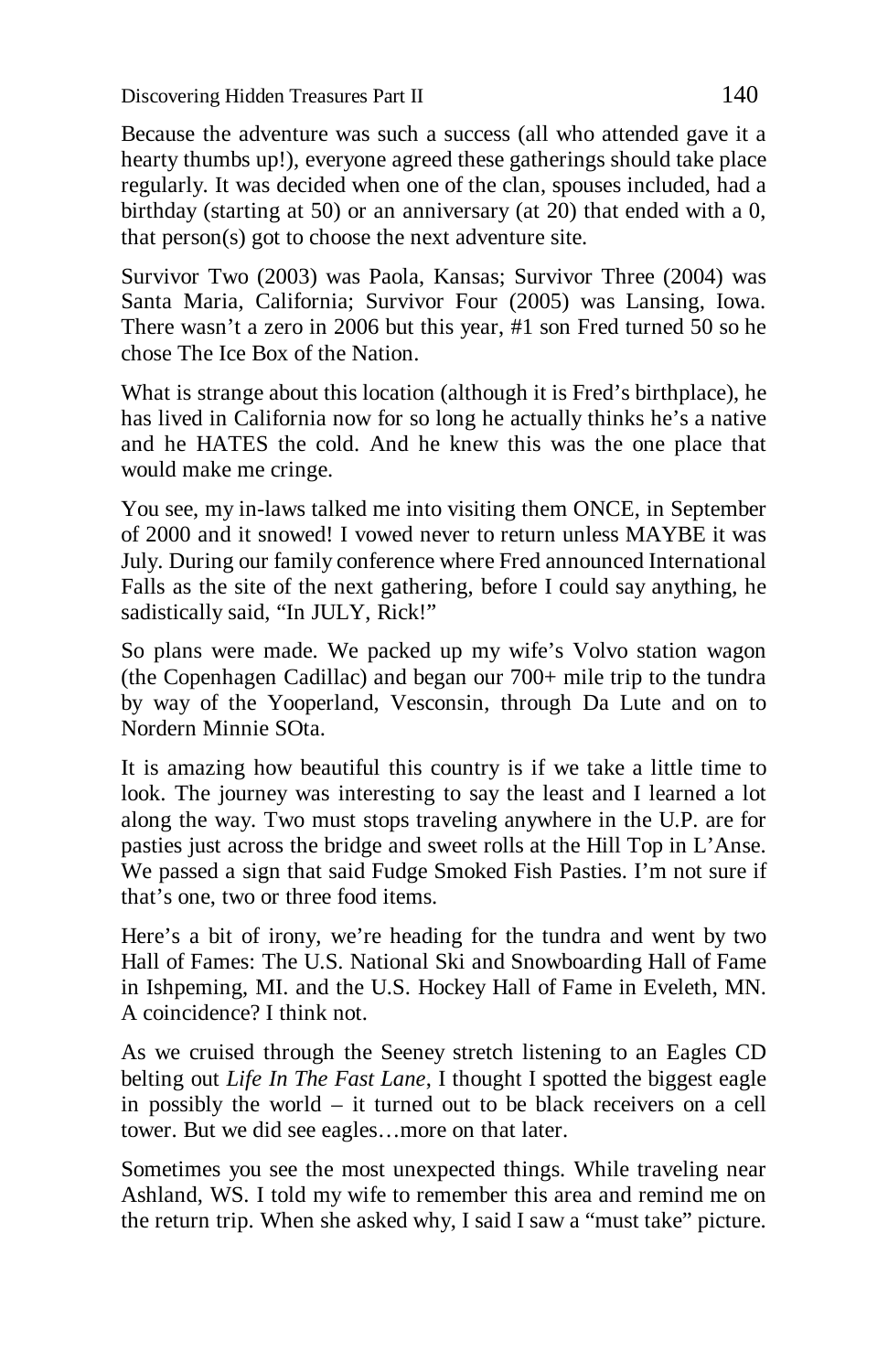We stopped on the way back for that picture – an outhouse with a satellite dish on the roof – I kid you not.



Another sight that amazed me in Minnesota – every other car or truck is pulling a boat trailer. Now, granted the state brags about being "the land of 10,000 lakes", which is second to Alaska's 3 million lakes but who's really counting. However, Minnesota does have more boat registrations than probably the other 49 states combined. I'm beginning to think maybe the vehicles are sold with boat trailers on them – kinda like an accessory or added feature.

We went past about a thousand historical markers; something called the Laurentian Divide and right through the heart of the Mesabi Iron Range. There are simply named towns like Canyon, Cotton, Cook, Orr (Home of the Giant Bluegill) and Ray.

When we finally arrived in the great north tundra of International Falls it was a brisk 94°F ABOVE zero. The locals were in a panic because they thought there was a chance the permafrost would actually melt.

You must understand these people take pride in their cold weather. They not only brag (the city slogan is the Icebox of the Nation) but they also talk about their two seasons: winter and bad sledding! One of Minnesota's most famous citizens, Garrison Keillor of the Prairie Home Companion says, "Minnesotans are the humblest people in the world. It's hard to be arrogant when you're freezing your ass off."